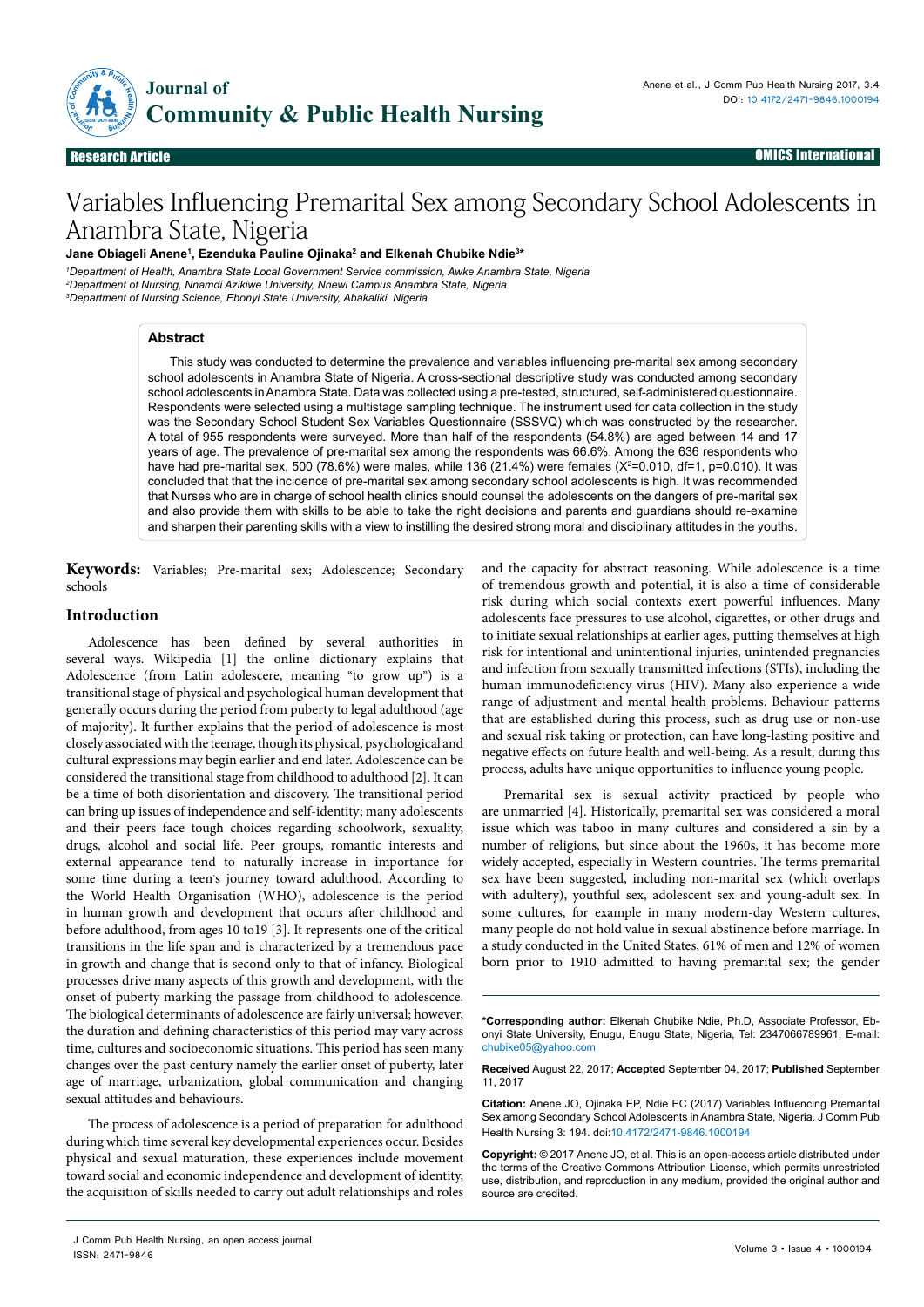**Citation:** Anene JO, Ojinaka EP, Ndie EC (2017) Variables Influencing Premarital Sex among Secondary School Adolescents in Anambra State, Nigeria. J Comm Pub Health Nursing 3: 194. doi:10.4172/2471-9846.1000194

disparity may have been caused by cultural double standards regarding the admission of sexual activity or by men frequenting prostitutes [4]. According to a 2001 UNICEF survey, in 10 out of 12 developed nations with available data, more than two-thirds of young people have had sexual intercourse while still in their teens. In Denmark, Finland, Germany, Iceland, Norway, the United Kingdom and the United States, the proportion is over 80%. In Australia, the United Kingdom and the United States, approximately 25% of 15 year old and 50% of 17 year old have had sex [5]. In a 2005 Kaiser Family Foundation study of US teenagers, 29% of teens reported feeling pressure to have sex, 33% of sexually active teens reported "being in a relationship where they felt things were moving too fast sexually" and 24% had "done something sexual they didn't really want to do" [6].

Adolescence is considered to be the period between 13-19 years of age. This is the group that is mostly seen in our secondary schools, hence the group under study. During this stage, he/she experiences not only physical growth but also other body changes, like emotional, psychological, social, mental changes and growth [7]. The WHO agreed that adolescents are seen within age groups of 10-19 years [8]. According to Chauhan et al. [9] the physical attributes at this stage of life include noticeable growth spurt, development of reproductive organs, appearance of secondary sex characteristics, marked voice changes, broadening shoulders and hips.

The implications of premarital sex for both boys and girls were found to have serious effects. The boys are exposed to early fatherhood, which could imply end of academic career or vocational training, poverty and being encumbered with the burden of providing for the mother and the unplanned child. The female adolescents can experience unplanned unwanted pregnancy, unsafe abortion that can lead to infertility or even death in extreme cases, sexually transmitted infections (STIs), Human Immunodeficiency Virus (HIV) infections, dangers of dropping out of school, early and unplanned marriage which can lead to lifelong unhappiness, increased risk of pregnancy induced hypertension anaemia, obstructed labour and death [10]. The fetus is prone to be delivered preterm, small for date and risk of prenatal death among others [10,11].

These adolescent secondary school students, at this period of their study, are not yet knowledgeable about sex and its complications. No information available to them from school curriculum, from school teachers or parents or even church leaders. The only available information on sex for them is from their peers who are not well informed. The question then remains, what is the prevalence of premarital sex among secondary school adolescents in Anambra State, Nigeria: their reasons for involvement in premarital sex, their sources of information and knowledge of the consequences of the practice.

The study aimed at determining the effect of some sociodemographic characteristics (class of study, family size, gender, place of residence, type of school) on the students' involvement in premarital sex.

## **Methods**

The research design adopted in this study is the cross–sectional descriptive survey design. The area of this study is Anambra State of Nigeria. The State comprises of 21 LGAs, 3 senatorial zones, 6 education zones and 177 communities, with the capital at Awka. The State has a population of about 4,055,048 people according to 2006 census with 405,504 as children and 1,013,762 as adolescents. The target population of the study comprises of unmarried secondary school students in

Anambra. There are all together 428 secondary schools in the State. The estimated population of students in all the schools based on the Ministry of Education records (2012) was 226, 106. These 226, 106 secondary school students formed the population for the study. The spread of the target population was based on education zone, location, category of school, type of school and sex.

Ethical approval was sought and obtained from Ministry of education Awka and permission from all the Principals of secondary school whose students participated in the study. The students were also requested to give individual consent after explaining the nature of the study.

The study sample consisted of 955 students drawn from the study population. This sample size was calculated using the Krejcie and Morgan sample size table [12]. In the Krejcie and Morgan Sample size table, populations of 100,000 require a minimum sample size of 384. There are 226,106 secondary students in Anambra state. So I applied the formula: 384/100,000 X 226,106=868.

The calculated minimum sample size was 868.

Multi staged sampling technique was used to select the sample for the study. In the first stage, the schools were listed based on the existing six (6) education zones in Anambra State which are Aguata, Awka, Nnewi, Ogidi, Onitsha and Otuocha zones. Convenience sampling method was used to select three education zones namely Awka, Nnewi and Ogidi zones.

In the selected schools, students were stratified into classes and by this process one class/stream of JSS 111 and one class/stream of SS 1-3 were selected from each of the single gender boys, single gender girls and co-educational secondary schools. The sample for the study consisted of respondents made up of 152 girls from single gender secondary school and 260 girls from co-educational secondary schools giving a total of 412 girls. The same principle was employed for the boys and 190 were selected from single gender schools and 353 from coeducational schools giving a total of 543 boys and a grand total of 955 secondary school adolescents.

The instrument used for data collection in the study was the Secondary School Students Sex Variables Questionnaire (SSSVQ) which was constructed by the researcher. The instrument has two sections. Section A sought information from the respondents about their personal background such as their class, sex, age, location, religious denomination, number of children in their families and parents' relationships. Other attributes required in the section were; age at onset of puberty. Section B contains items designed to measure the respondents' degree of involvement in premarital sex. The response options were as indicated in the Likert scale as follows: very high extent; high extent; moderate extent; little extent and very little extent. It also covered the prevalence of pre- marital sex among adolescents. The instrument was validated by three lecturers that are specialized on test construction.

The instrument was pre-tested on 20 secondary schools adolescents (respondents) from an educational zone not included in the study but has same characteristics set up as the area of study. In order to establish the reliability of the instrument, split-half method was employed. The correlation coefficient obtained was 0.73. Spearman Brown correction was applied and the correlation obtained was 0.97. Data collection was generally done during school recreation to avoid interruption of school programme. On the agreed date for each school, the subjects were assembled and the researcher after introducing self-informed them of the purpose of the study.

J Comm Pub Health Nursing, an open access journal ISSN: 2471-9846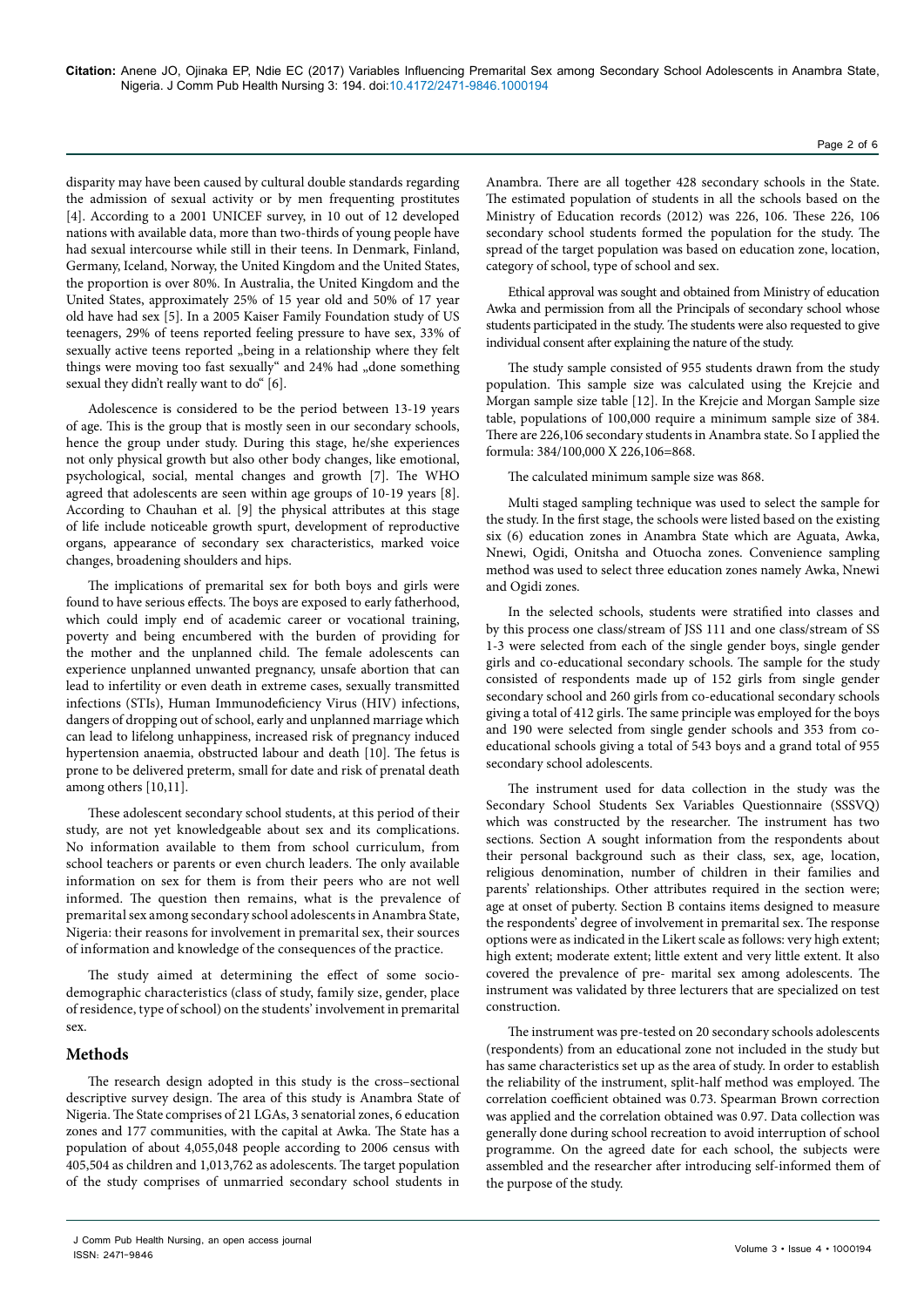## Page 3 of 6

Data was analyzed using IBM SPSS Version 20 software for data analysis. Frequencies and percentages were determined. Appropriate tests of statistical significance such as chi square test and logistic regression were applied to test for associations. Statistical significance was set at p<0.05.

# **Results**

Table 1 shows the distribution of subjects according to their socio-

| Variable                                     | <b>Frequency</b> | Percentage | Mean | SD  |
|----------------------------------------------|------------------|------------|------|-----|
| Age (years)                                  |                  |            |      |     |
| $10 - 13$                                    | 131              | 13.7       | 14.5 | 2.1 |
| $14 - 17$                                    | 523              | 54.8       |      |     |
| $\geq 18$                                    | 301              | 31.5       |      |     |
| Total                                        | 955              | 100.0      |      |     |
| Gender                                       |                  |            |      |     |
| Male                                         | 543              | 56.9       |      |     |
| Female                                       | 412              | 43.1       |      |     |
| Total                                        | 955              | 100.0      |      |     |
| Age of onset of puberty (years)              |                  |            |      |     |
| $9 - 10$                                     | 187              | 19.6       |      |     |
| $12 - 14$                                    | 723              | 75.7       |      |     |
| $\geq 15$                                    | 45               | 4.7        |      |     |
| Total                                        | 955              | 100.0      |      |     |
| <b>Class</b>                                 |                  |            |      |     |
| SS <sub>3</sub>                              | 229              | 24         |      |     |
| SS <sub>2</sub>                              | 249              | 26.1       |      |     |
| SS <sub>1</sub>                              | 311              | 32.5       |      |     |
| JS3                                          | 166              | 17.4       |      |     |
| Total                                        | 955              | 100.0      |      |     |
| Location                                     |                  |            |      |     |
| Urban                                        | 509              | 53.3       |      |     |
| Rural                                        | 446              | 46.7       |      |     |
| Total                                        | 955              | 100.0      |      |     |
| <b>Religious Denomination</b>                |                  |            |      |     |
| Catholic                                     | 457              | 47.9       |      |     |
| Orthodox protestant                          | 343              | 35.9       |      |     |
| Pentecostal protestant                       | 104              | 10.9       |      |     |
| Muslim                                       | 51               | 5.3        |      |     |
| Total                                        | 955              | 100.0      |      |     |
| Number<br>of children<br>in<br>the<br>family |                  |            |      |     |
| $1 - 3$                                      | 270              | 28.3       |      |     |
| $4 - 7$                                      | 478              | 50.0       |      |     |
| $\geq 8$                                     | 207              | 21.7       |      |     |
| Total                                        | 955              | 100.0      |      |     |
| Nature of school                             |                  |            |      |     |
| Private                                      | 426              | 44.6       |      |     |
| Public                                       | 529              | 55.4       |      |     |
| Total                                        | 955              | 100.0      |      |     |
| Type of school                               |                  |            |      |     |
| Single gender                                | 342              | 35.8       |      |     |
| Co-educational                               | 613              | 64.2       |      |     |
| Parent's marital relationship                |                  |            |      |     |
| Intact marriage                              | 746              | 78.1       |      |     |
| Separated                                    | 66               | 6.9        |      |     |
| Divorced                                     | 33               | 3.5        |      |     |
| One/both of them is/are dead                 | 66               | 6.9        |      |     |
| Single parenthood                            | 44               | 4.6        |      |     |
| Total                                        | 955              | 100.0      |      |     |

**Table 1:** Distribution of the respondents according to socio-demographic variables.

demographic variables. More than half of the respondents (54.8%) are aged between 14 and 17 years of age. Males constituted 56.9% of all the respondents while the rest were females. Seventy five percent of the students attained their puberty at age group 12-14 years, while 4.7% attained it at >15 years of age. The SSS1 respondents made up the largest proportion of the subjects (32.5%) while the JSS 3 class constitutes the least proportion (17.4%). The urban respondents were 53.3% as opposed to the students in rural areas who made up 46.7% of total. Majority of the respondents were Catholics (47.9%). This is followed by Orthodox Protestants (35.9%), Pentecostal Protestants (10.9%) while the Muslims made up 5.3% of respondents. Half of the respondents (50%) have 4-7 children in the family, 28.3% has 1-3 siblings while 21.7% has  $\geq$  8 children. Whereas 55.4% of the secondary school adolescents attend public schools, 44.6% attend private schools. Also 64.2% are in mixed/co-educational institutions while 35.8% are in single gender institutions. Majority (78.1%) of the secondary school adolescents are products of intact marriages, the parents of 6.9% of respondents are separated while another 6.9% has one or both parents deceased. Moreover 4.6% of the students are products of single parenthood while 3.5% said their parents were divorced.

The Table 2 shows that among the 636 respondents who have had pre-marital sex, 500 (78.6%) were males, while 136 (21.4%) were females. This difference was statistically significant  $(X^2=0.010, df=1,$ p=0.010). This shows that gender has an effect on pre-marital sex.

Table 3 shows the effect of class of study on pre-marital. Out of the 636 respondents that have had pre-marital sex, 200 (31.5%) were in SS3, 203 (31.9%) were in SS2, 170 (26.7%) were in SS1 and 63 (9.9%) were in JS3. This difference was statistically significant  $(X^2=10.500, df=3,$ p=0.030). This shows that there was a statistically significant association between class of study and pre-marital sex.

Table 4 shows the effect of age on pre-marital sex. Out of the 636 respondents that have had pre-marital sex. Out of the 636 respondents that have had pre-marital sex, 350 (55.0%) were in the 14-17 years age bracket, 200 (31.5%) were in the  $\geq$  18 years age bracket and 86 (13.5%)

| Gender |              | <b>Pre-marital sex</b> |                                     | $X^2$  | Df | p-value |
|--------|--------------|------------------------|-------------------------------------|--------|----|---------|
|        | Yes<br>N(% ) | No<br>N(% )            | Total<br>N(% )                      |        |    |         |
| Male   | 500 (78.6)   | 43 (13.5)              | 543 (56.9)                          | 21.256 |    | 0.010   |
| Female |              | $136(21.4)$ 276 (86.5) | 412 (43.1)                          |        |    |         |
| Total  |              |                        | 636 (100.0) 319 (100.0) 955 (100.0) |        |    |         |

| <b>Class of Study</b> |                     | <b>Pre-marital sex</b> | $X^2$                               | Df     | p-value |       |
|-----------------------|---------------------|------------------------|-------------------------------------|--------|---------|-------|
|                       | <b>Yes</b><br>N(% ) | No<br>N(% )            | Total<br>N (%)                      |        |         |       |
| SS <sub>3</sub>       | 200 (31.5)          | 29(9.1)                | 229 (24.0)                          | 10.500 | 3       | 0.030 |
| SS <sub>2</sub>       | 203 (31.9)          | 46 (14.4)              | 249 (26.0)                          |        |         |       |
| SS <sub>1</sub>       | 170 (27.0)          | 141 (44.2)             | 311 (32.6)                          |        |         |       |
| JS3                   | 63 (9.9)            | 103 (32.2)             | 166 (17.4)                          |        |         |       |
| Total                 |                     |                        | 636 (100.0) 319 (100.0) 955 (100.0) |        |         |       |

**Table 3:** The effect of class of study on pre-marital sex.

| Age (years) |              | <b>Pre-marital sex</b> |                |       |   | p-value |
|-------------|--------------|------------------------|----------------|-------|---|---------|
|             | Yes<br>N(% ) | No<br>N(%)             | Total<br>N (%) |       |   |         |
| $10 - 13$   | 86 (13.5)    | 45 (14.1)              | 131 (13.7)     | 6.020 | 2 | 0.041   |
| $14 - 17$   | 350 (55.0)   | 173 (54.2)             | 523 (54.8)     |       |   |         |
| $\geq 18$   | 200 (31.5)   | 101 (31.7)             | 301 (31.5)     |       |   |         |
| Total       | 636 (100.0)  | 319 (100.0)            | 955 (100.0)    |       |   |         |

**Table 4:** The effect of age on pre-marital sex.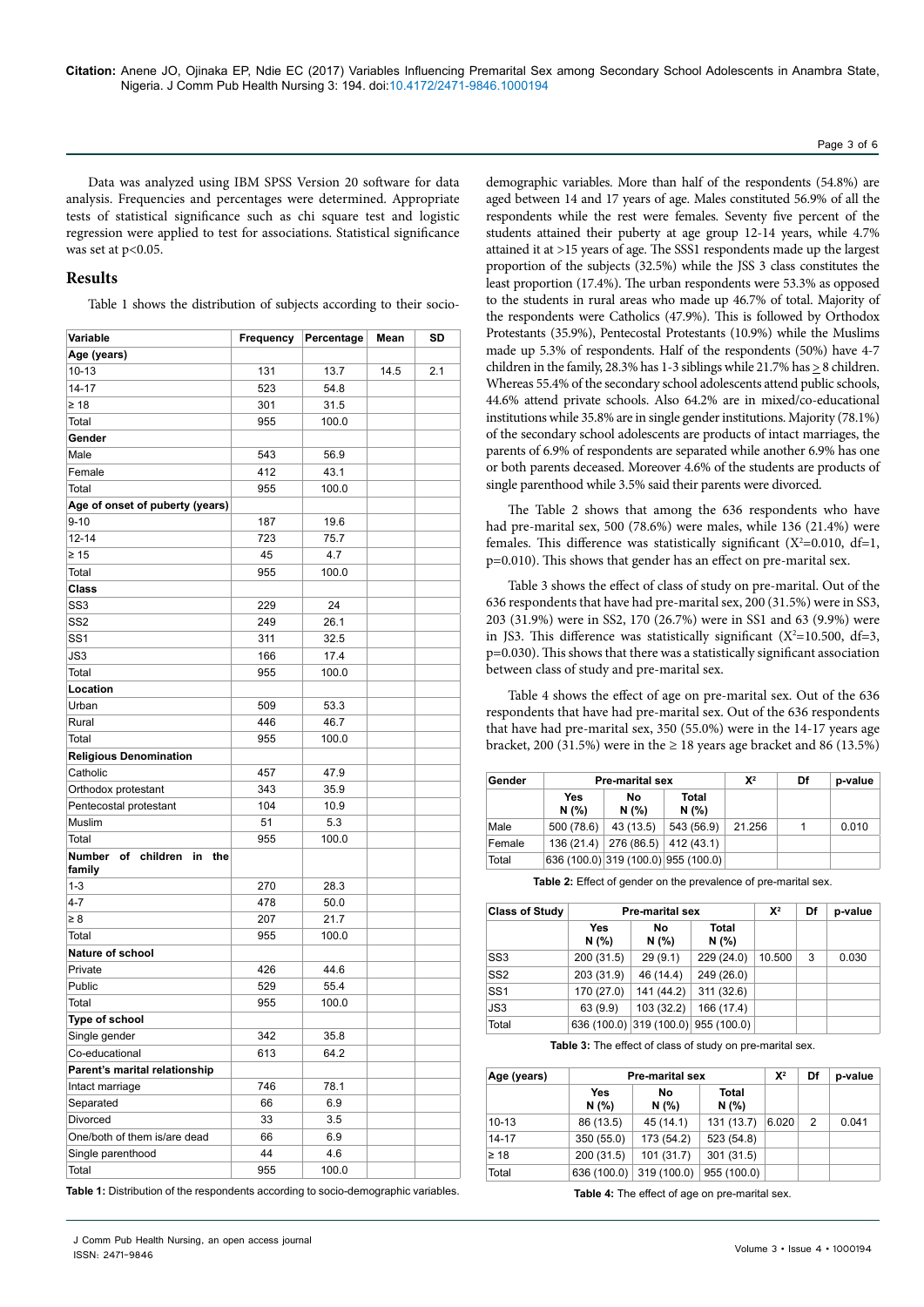## Page 4 of 6

were in the 10-13 years age bracket. This difference was statistically significant (X<sup>2</sup>=6.020, df=2, p=0.040). This shows that age has an effect on pre-marital sex.

Table 5 shows the effect of family size on pre-marital sex. Out of the 636 respondents that have had pre-marital sex, 56 (8.8%) had 1-3 siblings, 400 (62.9%) had 4-7 siblings while 180 (28.3%) had ≥ 8 siblings. This difference was statistically significant  $(X^2=7.030, df=2,$ p=0.040). This shows that family size had an effect on pre-marital sex.

Table 6 shows the effect of location on pre-marital sex. Out of the 636 respondents that have had pre-marital sex. Out of the 636 respondents that have had pre-marital sex, 410 (64.5%) were in the urban area, while 226 (35.5%) were in the rural area. This difference was statistically significant ( $X^2$ =9.9196, df=1, p=0.027). This shows that location has an effect on pre-marital sex.

Table 7 shows the effect of type of school on pre-marital. Out of the 636 respondents that have had pre-marital sex, 310 (48.7%) were in private schools, while 326 (51.3%) were in public schools. This difference was not statistically significant  $(X^2=1.147, df=1, p=0.887)$ . This shows that type of school had no effect on pre-marital sex.

Table 8 shows the effect of the view of respondents on sex education

| <b>Family size</b> |              | <b>Pre-marital sex</b> |                | $X^2$ | Df             | p-value |
|--------------------|--------------|------------------------|----------------|-------|----------------|---------|
|                    | Yes<br>N(% ) | No<br>N(% )            | Total<br>N(% ) |       |                |         |
| $1 - 3$            | 56(8.8)      | 214 (67.0)             | 270 (28.3)     | 7.030 | $\overline{2}$ | 0.040   |
| $4 - 7$            | 400 (62.9)   | 78 (24.5)              | 478 (50.0)     |       |                |         |
| $\geq 8$           | 180 (28.3)   | 27(8.5)                | 207 (21.7)     |       |                |         |
| Total              |              | 636(100.0)319(100.0)   | 955 (100.0)    |       |                |         |

**Table 5:** The effect of family size on pre-marital sex.

| Location | <b>Pre-marital sex</b> |                         |                | X <sup>2</sup> | Df | p-value |
|----------|------------------------|-------------------------|----------------|----------------|----|---------|
|          | Yes<br>N(%)            | No<br>N(%)              | Total<br>N(% ) |                |    |         |
| Urban    | 410 (64.5)             | 99 (31.0)               | 509 (53.3)     | 9.196          |    | 0.027   |
| Rural    | 226 (35.5)             | 220 (690)               | 446 (46.7)     |                |    |         |
| Total    |                        | 636 (100.0) 319 (100.0) | 955(100.0)     |                |    |         |

**Table 6:** The effect of location (place of residence) on pre-marital sex.

| Type of school |              | <b>Pre-marital sex</b>  |                       | $X^2$ | Df | p-value |
|----------------|--------------|-------------------------|-----------------------|-------|----|---------|
|                | Yes<br>N(% ) | No<br>N(% )             | <b>Total</b><br>N(% ) |       |    |         |
| Private        | 310 (48.7)   | 116 (36.4)              | 426 (44.6)            | 1.147 |    | 0.887   |
| Public         | 326(51.3)    | 203 (63.6)              | 529 (55.4)            |       |    |         |
| Total          |              | 636 (100.0) 319 (100.0) | 955 (100.0)           |       |    |         |

**Table 7:** The effect of type of school on pre-marital sex.

| View of respondents<br>on exposure to sex<br>education |              | <b>Pre-marital sex</b>  |                | $X^2$ | Df | p-value |
|--------------------------------------------------------|--------------|-------------------------|----------------|-------|----|---------|
|                                                        | Yes<br>N (%) | No<br>N(% )             | Total<br>N(% ) |       |    |         |
| <b>VHE</b>                                             | 133 (20.9)   | 110 (34.5)              | 243 (25.4)     | 5.484 | 4  | 0.064   |
| <b>HE</b>                                              | 130 (20.4)   | 28(8.8)                 | 158 (16.5)     |       |    |         |
| <b>ME</b>                                              | 127(20.0)    | 30(9.4)                 | 157 (16.4)     |       |    |         |
| <b>LE</b>                                              | 126 (19.8)   | 58 (18.2)               | 184 (19.3)     |       |    |         |
| <b>VLE</b>                                             | 120 (18.9)   | 93(29.1)                | 213 (22.3)     |       |    |         |
| Total                                                  |              | 636 (100.0) 319 (100.0) | 955 (100.0)    |       |    |         |

**Table 8:** Effect of view of respondents on sex education on the prevalence of premarital sex.

|                       | <b>Engagement in pre-marital sex</b> |                         |         |  |  |  |  |
|-----------------------|--------------------------------------|-------------------------|---------|--|--|--|--|
| Variables             | <b>Odds Ratio</b>                    | 95% Confidence Interval | p-value |  |  |  |  |
| Gender                |                                      |                         |         |  |  |  |  |
| Male                  | 2.431                                | 1.705-3.465             | 0.000   |  |  |  |  |
| Female                | 1.000                                |                         |         |  |  |  |  |
| <b>Class of Study</b> |                                      |                         |         |  |  |  |  |
| $\geq$ SS2            | 3.257                                | 2.385-4.450             | 0.000   |  |  |  |  |
| ≤ SS1                 | 1.000                                |                         |         |  |  |  |  |
| Age                   |                                      |                         |         |  |  |  |  |
| $\geq$ 14 years       | 2.908                                | 2.153-3.928             | 0.000   |  |  |  |  |
| $\leq$ 13 years       | 1.000                                |                         |         |  |  |  |  |
| <b>Family size</b>    |                                      |                         |         |  |  |  |  |
| $\geq$ 4 children     | 4.139                                | 2.945-5.817             | 0.010   |  |  |  |  |
| $\leq$ 3 children     | 1.000                                |                         |         |  |  |  |  |
| Location              |                                      |                         |         |  |  |  |  |
| Urban                 | 2.000                                | 1.180-2.143             | 0.002   |  |  |  |  |
| Rural                 | 1.000                                |                         |         |  |  |  |  |

**Table 9:** Adjusted odds ratio for predictors of engagement in pre-marital sex.

on the prevalence of pre-marital sex. Out of the 636 respondents who have had pre-marital sex, 133 (20.9%) had VHE of influence on premarital sex, 130 (20.4%) reported HE, 127 (20.0%) reported ME, 126 (19.8%) reported LE, while 120 (18.9%) reported VLE. This difference was statistically significant ( $X^2$ =5.484, df=4, p=0.064). This shows that the views of the respondents on the influence of sex education on premarital sex, had no effect on their pre-marital sex status.

Table 9 shows the adjusted odds ratios for predictors of engagement in pre-marital sex. Note that adjusted odds ratios were obtained for only variables that were significant before adjustment. Hence variables that were not represented in the adjusted odds ratios were not significant pre-adjustment (they include "Type of school" and "The view of the respondents on the influence of sex education on pre-marital sex").

Table 4 shows that male respondents were twice more likely to engage in pre-marital sex than the female respondents and this was statistically significant [OR: 2.431, (95% CI: 1.705-3.465), p=0.000]. Respondents that were in Senior Secondary 2 and above  $(\geq$  SS2) were 3 times more likely to engage in pre-marital sex than those that were in Senior Secondary 1 and below  $(\leq$  SS1) and this was statistically significant [OR: 3.257, (95% CI: 2.385-4.450), p=0.000]. Respondents that were 14 years or older ( $\geq$  14 years) were twice more likely to engage in pre-marital than those that were 13 years or younger ( $\leq 13$  years) and this was statistically significant [OR: 2.908, (CI: 2.153-3.928), p=0.000]. Respondents that were from families with 4 or more children (≥ 4 children) were 4 times more likely than those from families with 3 or less children ( $\leq$  3 children) to engage in pre-marital sex and it was statistically significant [OR: 4.139, (CI: 2.945-5.817), p=0.010]. Respondents who live in the urban areas were twice more likely to engage in pre-marital sex than respondents who live in the rural areas [OR: 2.000, (CI: 1.180-2.143) p=0.002]. Respondents who had "medium extent exposure to mass media or more" ( $\geq$  ME) were 3 times more likely to engage in pre-marital sex than those who had "low extent exposure to mass media or less" ( $\leq$  LE) [OR: 3.153, (CI: 2.270-4.380). Respondents who had "medium extent exposure to peer pressure or more" (≥ ME) were twice more likely to engage in pre-marital sex than those who had "low extent exposure or less" ( $\leq$  LE) [OR: 2.240, (CI: 1.601-3.134), p=0.030].

#### **Discussion**

The prevalence of pre-marital sex in this study was 66.6%. This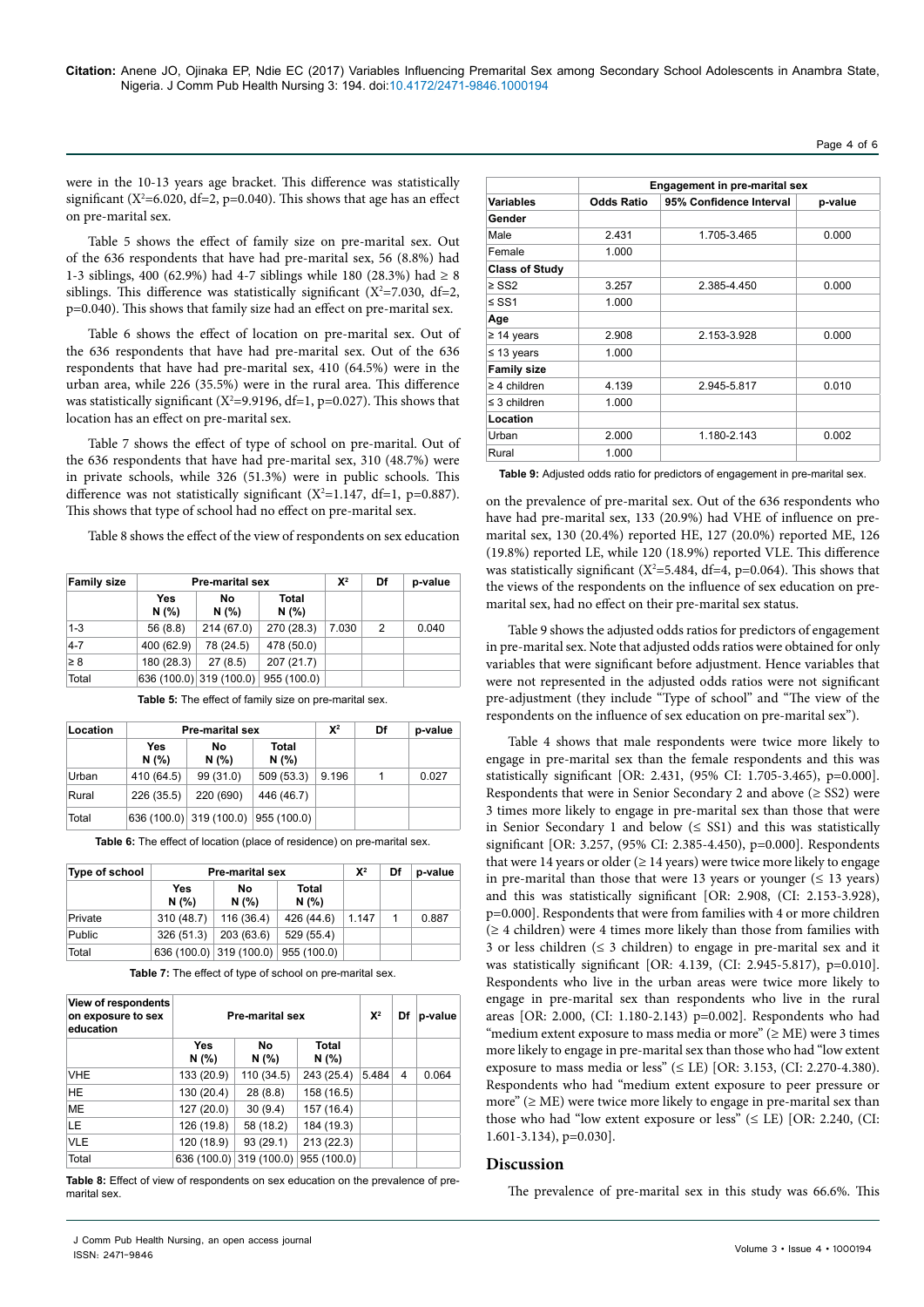is higher than the prevalence (14.9%) reported among school going adolescents in Coast Province, Kenya [13]. Similarly in Thailand, the prevalence was 11.0%. Boyd [14] reported that in spite of the vigorous campaign against indiscriminate sexual activities as well as the cultural values attached to sex after marriage, people particularly adolescents, 14-17 years have continued to intensify their interest in pre-marital sexual activities; premarital sexual intercourse is common and appears to be on the rise in all regions of the world [14]. The result is also similar to what was found in an African study by World Health Organization in 2000. They observed that premarital sexual activity is higher in sub-Saharan Africa than in other regions and that 45% of females and 73% of males aged less than 19 years have had premarital sexual intercourse. Similarly, in Nigeria, Meeker [15] reported that the median age for first sexual experience in Ondo State was 16 years. It is also akin to findings by Orubuloye, Caldwell who reported further that in Ekiti state, around 90% males, 97% of urban females and 64% of rural females have had sexual relationship while unmarried. These opinions and findings in support of and pointing towards very high prevalence of premarital sex among adolescents especially in sub Saharan Africa, serves as a clarion call to all parents, guardians and adults to seriously re-examine and sharpen their parenting skills with a view to instilling the desired strong moral and disciplinary attitudes in the adolescents.

Some socio-demographic characteristics were found to have effect on pre-marital sex. The males were twice more likely compared with the females to engage in pre-marital sex [OR: 2.431, (95% CI: 1.705-3.465), p=0.000]. This is similar to the situation in Thailand [OR: 1.66, (95% CI: 1.14-2.42)]. Gender of the student had been considered by many researchers as being a factor influencing the extent of involvement in premarital sex by adolescents. Amporns reported in a study in Cambodia, that although 22% of the females had any form of sexual experience, the sexual encounters had been with their boyfriends. However, the males were less likely to have their first sexual experience with their partners, even though a high proportion (about 42%) had their first sexual experience with girlfriend, another 40% had theirs with commercial sex workers. Furthermore, gender is an important factor in understanding premarital sexual attitudes and behaviors. Several studies [16,17] indicate that males are more likely to initiate sexual intercourse and have more permissive perceptions about sex than females. Yet few studies have explored possible reasons for these gender differences. With samples of unmarried adolescents in three Asian cities influenced by Confucian cultures, this article investigated the relationship between underlying gender norms and these differences in adolescents' premarital sexual permissiveness (PSP). In this study the older respondents ( $\geq$  14 years) were twice more likely to engage in pre-marital sex than the younger respondents ( $\leq 13$  years) [OR: 2.908, (95% CI: 2.153-3.928), p=0.000). Similarly in Thailand the older aged respondents ( $\geq$  15 years) were twice more likely to engage in pre-marital sex compared with the younger respondents [OR: 2.60, (95% CI: 1.80-3.74)].

This study also revealed that large family size had an effect on premarital sex. Respondents from families with  $\geq 4$  Children were four times more likely to engage in pre-marital sex compared with those from families with ≤ 3 children. [OR: 4.139, (95% CI: 2.945-5.817), p=0.010). This is in agreement with the hypothesis put forward by Wu and Martinson [18] to the effect that there could be a relationship between family size and personality, emotional and social development, less interaction between siblings, parental supervision and manner in which resources are allocated. This has been corroborated by studies by Nye et al. in [19], which have shown an increased relationship between family size and such variables as family affection, emotional adjustment

of children, intelligence and achievement. Greater number of children, according to Obi [20] had the potential for increasing parental frustrations in dealing with the complexities of individual personality needs, the variety of role definition and their day-to-day demand and pressure of family life. An increase in the size of the family increases the complexity of intra-group relations and poses new problems in the fulfilment of individual family needs [19]. Obi [20] explained that the time and patience needed to explain rules were no doubt less available to parents with large families. Thus, according to him, as family size increases, parents tended to rely on strong behavioral control requiring the children to assume a passive role. Obi [20] pointed out further, that when parents adopt strong behavioral control, adolescent might become rebellious and breakaway from the family. This view conformed to that of Teevan [21] who contended that as adolescent's breakaway from parents, they conform to their peers. Conformity with peers, according to Teevan [21] might have impact on the adolescent.

Thus Armstrong and Anarfi [22] reported that adolescent girls' vulnerability to various forms of sexual violence and sexual coercion tended to increase once they live beyond the protection of their families and when they lived under conditions of poverty and conflict. Adolescents, as pointed out by Caldwell et al. who were distant from parental love, acceptance and authority (a consequence of large family size) might seek affection and attention elsewhere, often becoming emotionally dependent on boyfriends and afraid of losing the boys, give in to their demands for sexual intercourse. Gage [23] supporting this view stated that the need for attention, affection and strong emotional relationship might be an important motivation for involvement in premarital sex. This situation according to Berglund et al. was worse for girls who had poor relationship with their parents. Moreover the contribution of large family size to increased incidence of premarital sex among adolescents is further supported by Hogan and Kitagawa who explained that there was positive association between family size and teenage pregnancies because of low resources. In large families where parental resources are inadequate to meet each child's need, the need to survive becomes a driving force behind the adolescent girl's decision to engage in premarital sex [23]. She stated further that adolescent girls are vulnerable to exploitative and coercive sexual practices, especially if the pressure on them to earn income is strong because of their own needs and demands from their parents. In line with the views of Gage [23], WHO [24] and Schoept [25] adolescent girls could enter into sexual relationship with older wealthy men who could take over their financial, school and material needs.

Another socio-demographic variable that had effect on premarital sex was the location of the schools. Adolescents in the urban secondary schools were twice more likely to engage in pre-marital sex compared with their rural counterparts [OR: 2.000, (95% CI: 1.180-2.143), p=0.002]. This result is at variance with the finding of Mensch et al. [26] who reported that boys who were post pubescent and attended schools in rural areas were more likely to be sexually experienced. This discrepancy may have arisen because only the male adolescent was considered in the reference study. However the finding of our study is in agreement with that of Moore et al. [27] who saw living in urban slums as disadvantageous and described it as "living in dangerous environment". To them, being such disadvantaged was associated with several factors that could influence teenage sexual and reproductive behaviours and outcomes. He stated that being so disadvantaged was associated with early age at first intercourse. According to him, in the urban slums are brothels, which served as "havens" for adolescent's sexual escapades. He also reported that the vast majority of urban boys were engaged in unprotected sex, even with commercial sex